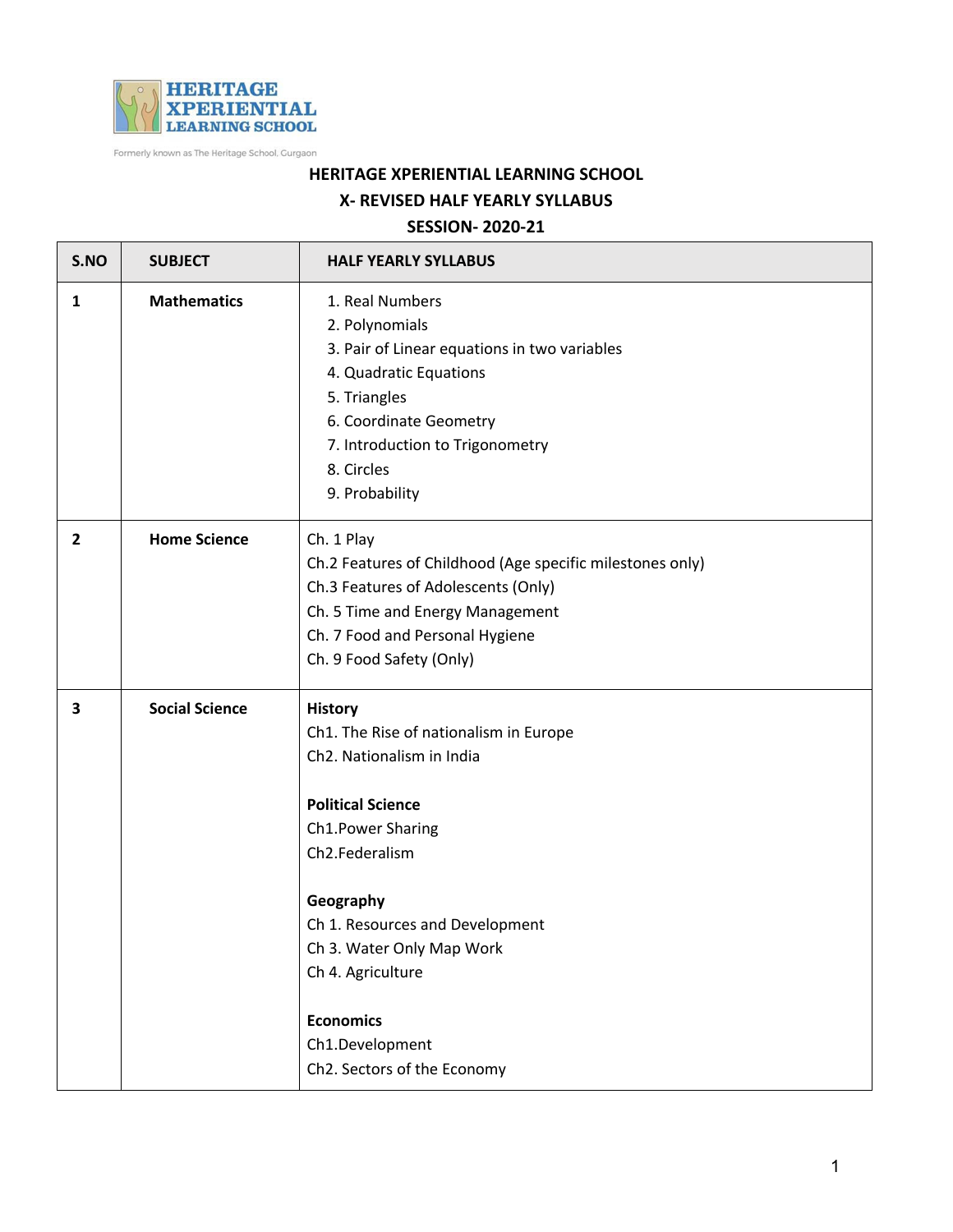| 4 | Computer<br><b>Applications</b> | Unit 1: Networking<br>Unit 2: HTML |
|---|---------------------------------|------------------------------------|
| 5 | <b>English</b>                  | <b>READING</b>                     |
|   |                                 | Reading comprehension              |
|   |                                 | <b>WRITING AND GRAMMAR</b>         |
|   |                                 |                                    |
|   |                                 | Letter to the Editor               |
|   |                                 | Letter of Complaint                |
|   |                                 | <b>Article Writing</b>             |
|   |                                 | Reported Speech                    |
|   |                                 | Use of prepositions                |
|   |                                 | <b>Jumbled Sentences</b>           |
|   |                                 |                                    |
|   |                                 | <b>LITERATURE</b>                  |
|   |                                 | Letter to God (FF)                 |
|   |                                 | Fire and Ice (FF)                  |
|   |                                 | Dust and Snow (FF)                 |
|   |                                 | Long Walk to Freedom (FF)          |
|   |                                 | A Tiger in the Zoo (FF)            |
|   |                                 | His First Flight (FF)              |
|   |                                 | <b>Black Aeroplane (FF)</b>        |
|   |                                 | The Ball Poem (FF)                 |
|   |                                 | The Hundred Dresses-1 (FF)         |
|   |                                 | The Hundred Dresses-2 (FF)         |
|   |                                 | A Triumph of Surgery (FP)          |
|   |                                 | The Thief's Story (FP)             |
|   |                                 | From the Diary of Anne Frank (FF)  |
|   |                                 | Animals (FF)                       |
|   |                                 | Amanda (FF)                        |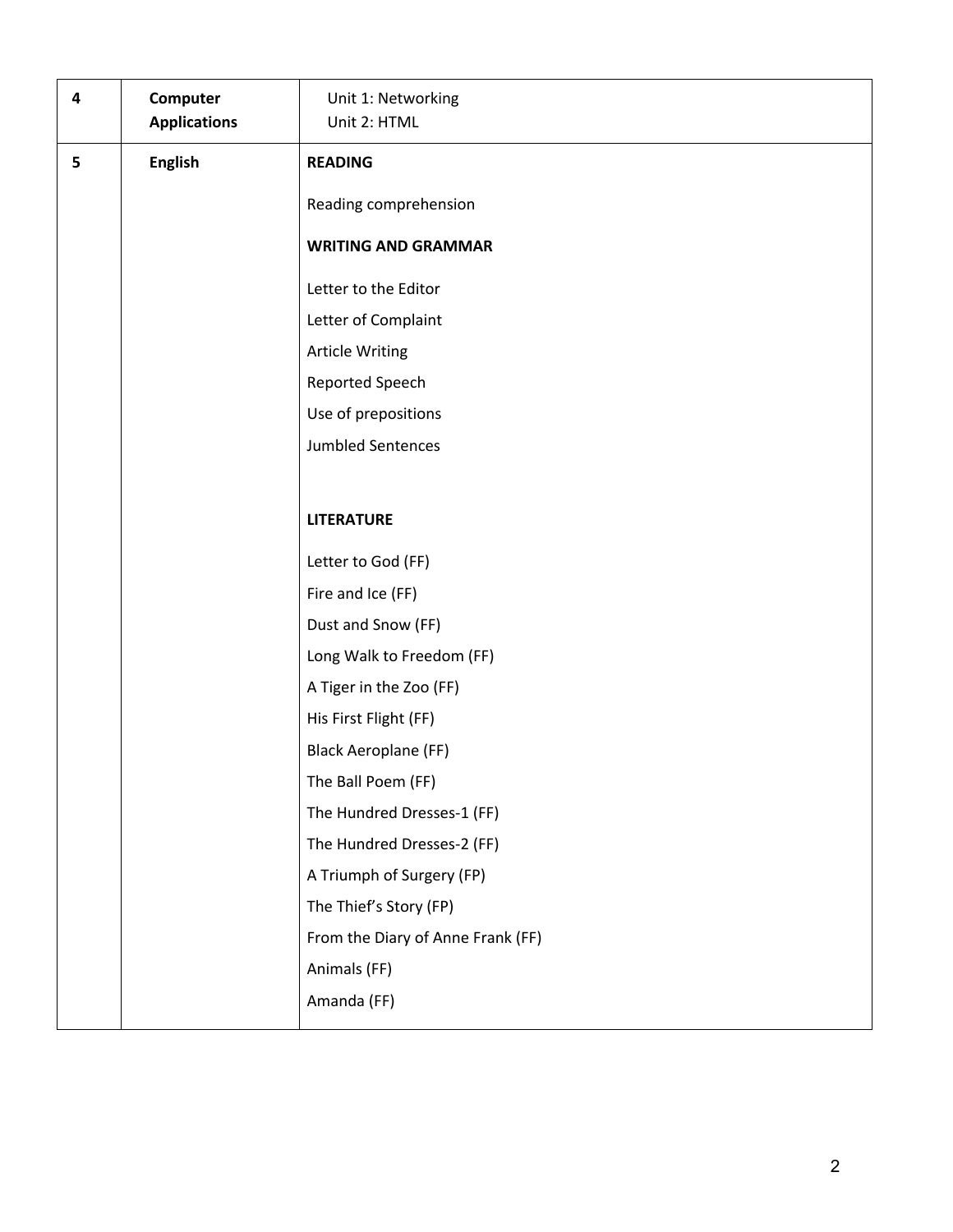| 6 | <b>Sanskrit</b> | खण्ड - क (अपठितम् -अवबोधनम्)                                               |
|---|-----------------|----------------------------------------------------------------------------|
|   |                 | अपठित गद्यान्श                                                             |
|   |                 |                                                                            |
|   |                 | खण्ड - ख (रचनात्मकं कार्यम्)                                               |
|   |                 | चित्र-वर्णन /अनुच्छेद                                                      |
|   |                 | संस्कृतभाषायाम् अनुवादः                                                    |
|   |                 | पत्र-लेखन                                                                  |
|   |                 |                                                                            |
|   |                 | खण्ड - ग (अनुप्रयुक्त् व्याकरणम्)                                          |
|   |                 | संधि (व्यंजन ,विसर्ग संधि)                                                 |
|   |                 | समास ( तत्पुरुष ,अव्ययीभाव (अनु,उप,सह,निर्,प्रति,यथा,द्वंद्व सिर्फ इतरेतर) |
|   |                 | अव्ययपदानि                                                                 |
|   |                 | वाच्य (केवल लट् लकारे – कर्तृ ,कर्म ,क्रिया )                              |
|   |                 | समयःलेखनम्                                                                 |
|   |                 | खण्ड - घ (पाठ्य-पुस्तक शेमुषी: भाग - २)                                    |
|   |                 | शुचिपर्यावरणम्                                                             |
|   |                 | बुद्धिर्बलवती सदा                                                          |
|   |                 | जननी तुल्यवत्सला                                                           |
|   |                 | सुभाषितानि                                                                 |
|   |                 |                                                                            |
| 7 | <b>Science</b>  | Chemistry:                                                                 |
|   |                 | <b>Chemical Reactions and Equations</b><br>Acids, Bases and Salts          |
|   |                 | <b>Metals and Non-Metals</b>                                               |
|   |                 |                                                                            |
|   |                 | <b>Physics:</b>                                                            |
|   |                 | Electricity<br>Magnetic Effects of Electric Current                        |
|   |                 |                                                                            |
|   |                 | <b>Biology:</b>                                                            |
|   |                 | Life Processes<br>How do Organisms Reproduce?                              |
|   |                 |                                                                            |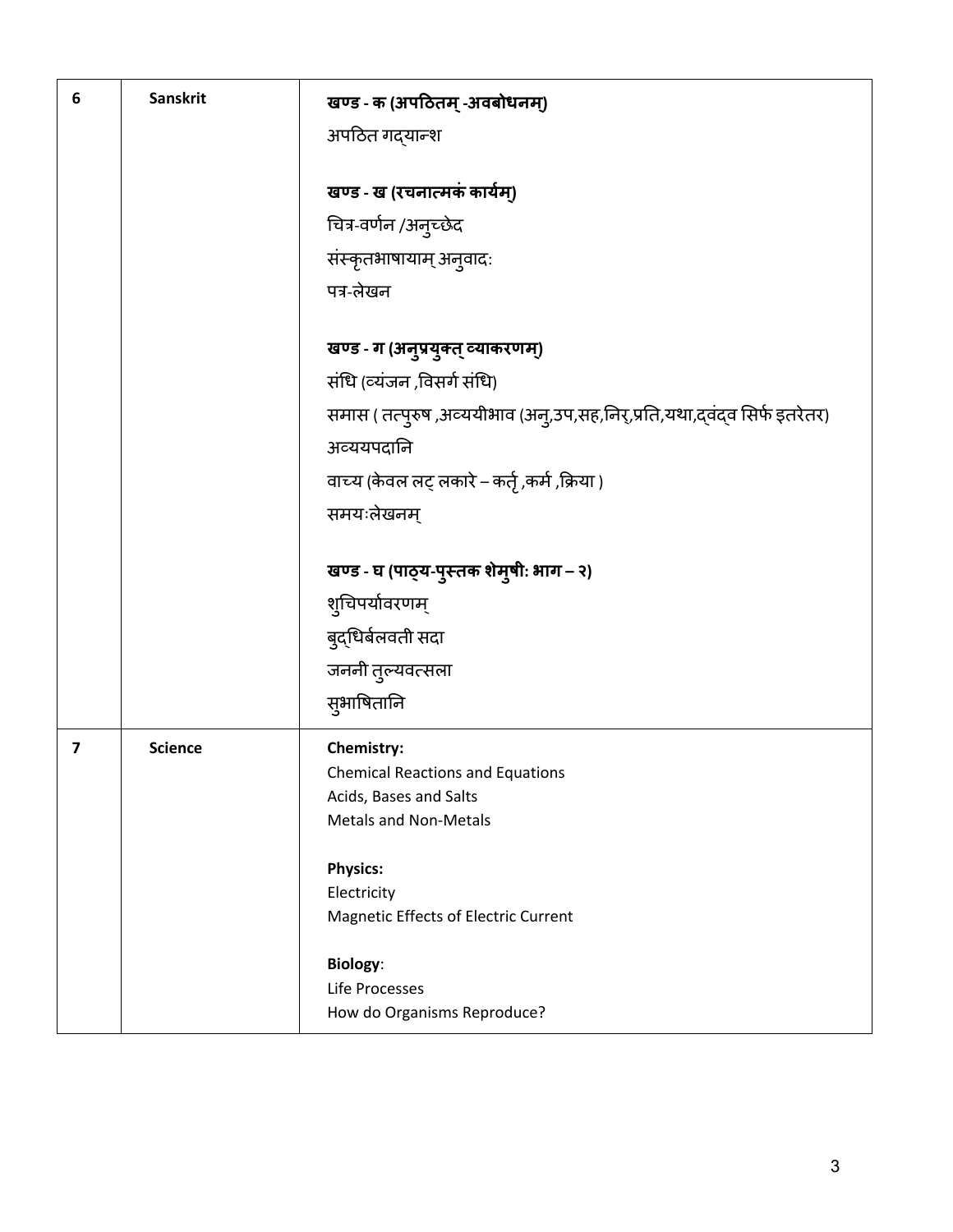| 8 | Hindi | खंड (क) अपठित अवबोधन<br>अपठित गद्यांश    |
|---|-------|------------------------------------------|
|   |       | खंड (ख) व्याकरण                          |
|   |       | पद बंध                                   |
|   |       | रचना के आधार पर वाक्य रूपांतरण           |
|   |       | समास                                     |
|   |       | मुहावरे                                  |
|   |       | खंड (ग) स्पर्श (गद्य)                    |
|   |       | तंतारा वामीरो कथा                        |
|   |       | अब कहाँ दूसरों के दुःख से दुखी होने वाले |
|   |       | बड़े भाई साहब                            |
|   |       | कारतूस                                   |
|   |       | स्पर्श (पद्य खंड)                        |
|   |       | मीरा के पद                               |
|   |       | कबीर की साखी                             |
|   |       | संचयन (पाठ्यपुस्तक)                      |
|   |       | हरिहर काका                               |
|   |       | सपनों के से दिन                          |
|   |       | खण्ड (घ) रचनात्मक लेखन                   |
|   |       | अनुच्छेद लेखन                            |
|   |       | औपचारिक पत्र लेखन                        |
|   |       | सूचना लेखन                               |
|   |       | विज्ञापन लेखन                            |
|   |       | लघु कथा लेखन                             |
|   |       |                                          |